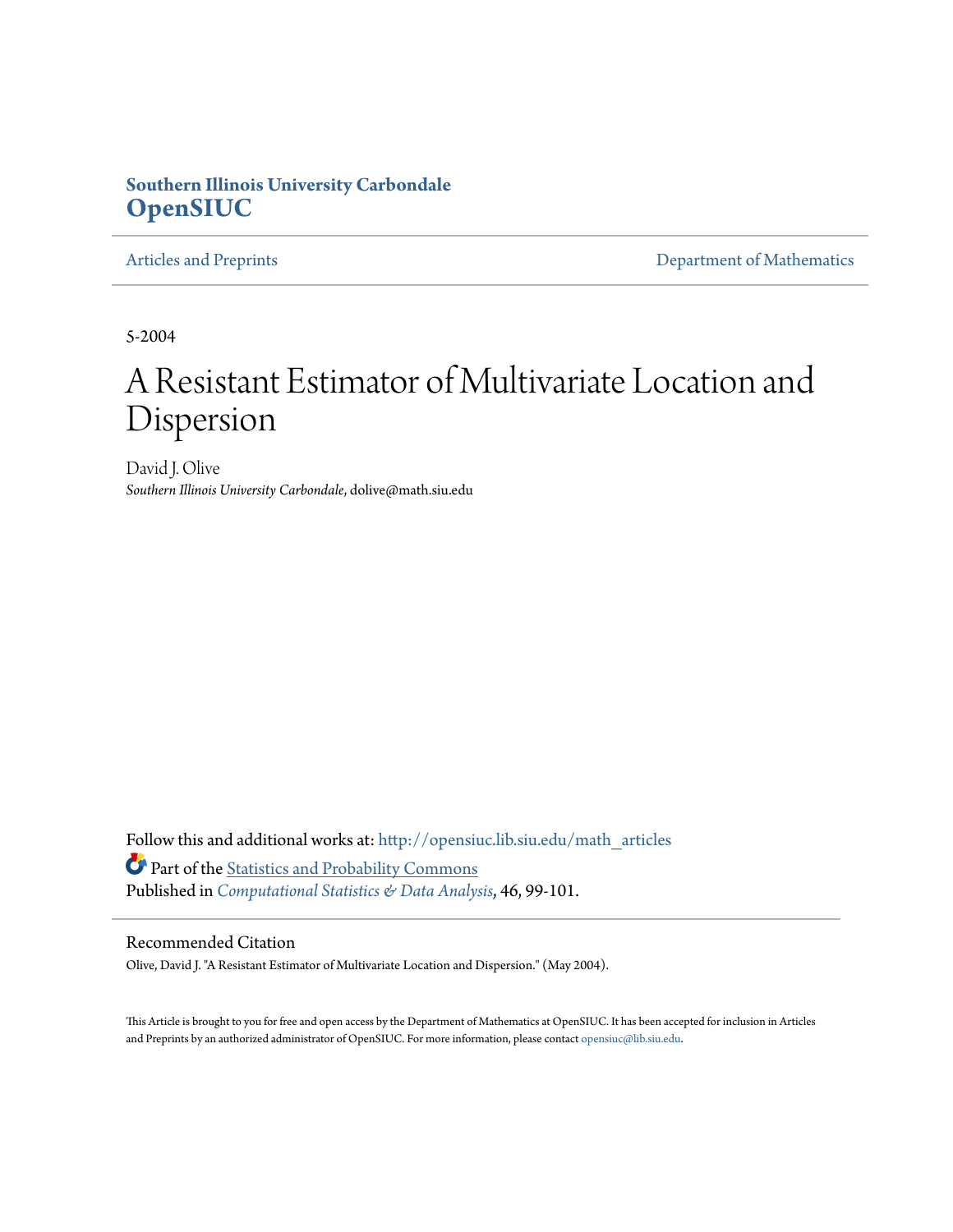## A Resistant Estimator of Multivariate Location and

Dispersion

David J. Olive<sup>∗</sup>

Southern Illinois University

May 29, 2003

#### **Abstract**

This paper presents a simple resistant estimator of multivariate location and dispersion. The DD plot is a plot of Mahalanobis distances from the classical estimator versus the distances from a resistant estimator and can be used to detect outliers and as a diagnostic for multivariate normality. The new estimator can be used in the DD plot, is easy to compute and provides insights about several useful robust algorithm techniques.

#### **KEY WORDS: DD plot, minimum covariance determinant estimator.**

<sup>∗</sup>David J. Olive is Assistant Professor, Department of Mathematics, Southern Illinois University, Mailcode 4408, Carbondale, IL 62901-4408, USA. E-mail address: dolive@math.siu.edu. The author is grateful to the editors and referees for a number of helpful suggestions for improvement in the article. This research was supported by NSF grant DMS 0202922.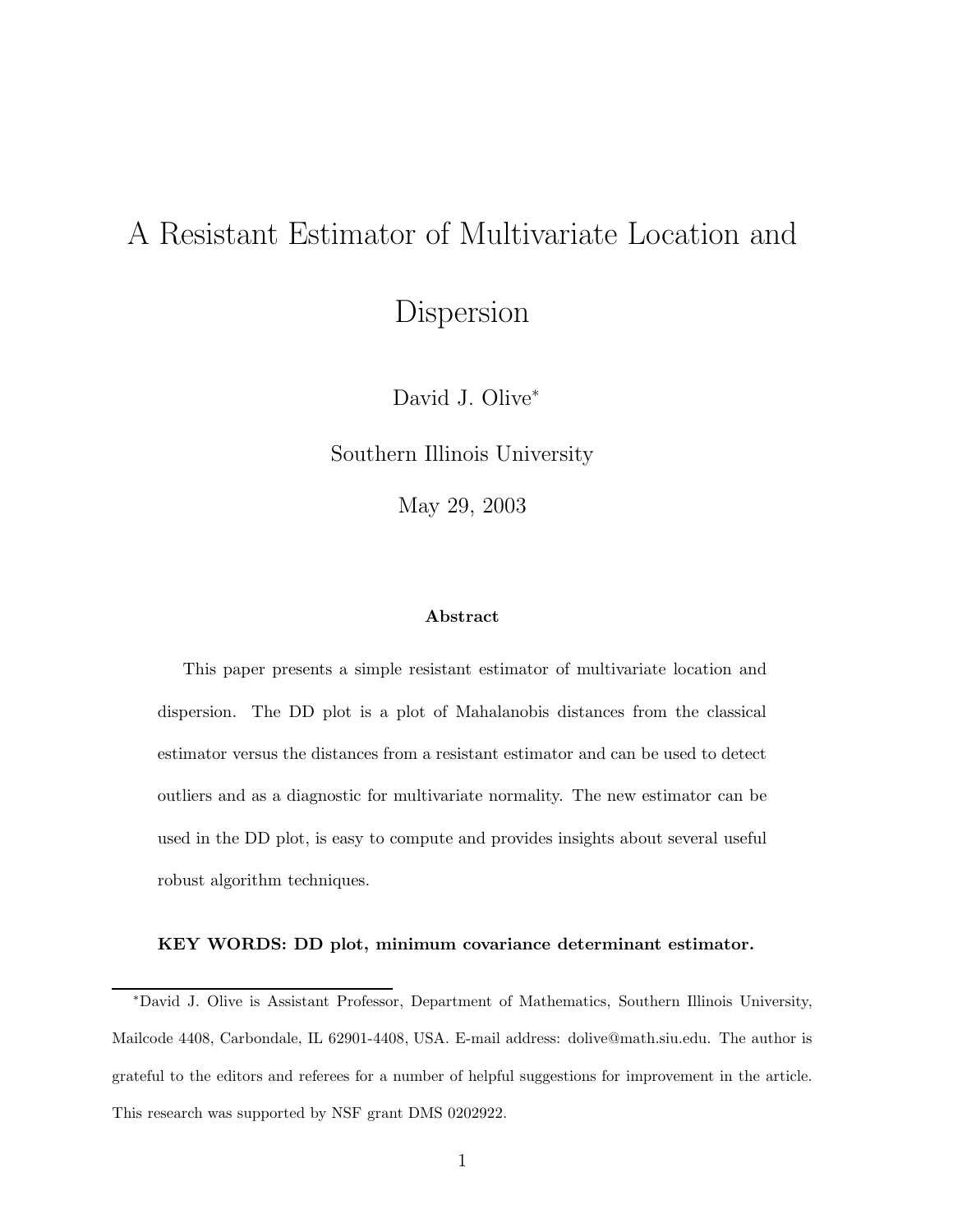## **1 INTRODUCTION**

A multivariate location and dispersion model is a joint distribution for a  $p \times 1$  random vector x that is completely specified by a  $p \times 1$  population *location* vector  $\mu$  and a  $p \times p$  symmetric positive definite population *dispersion* matrix  $\Sigma$ . The observations  $x_i$ for  $i = 1, ..., n$  are collected in an  $n \times p$  matrix **W** with n rows  $\boldsymbol{x}_1^T, ..., \boldsymbol{x}_n^T$ .

Let the  $p \times 1$  column vector  $T(W)$  be a multivariate location estimator, and let the  $p \times p$  symmetric positive definite matrix  $\mathbf{C}(\mathbf{W})$  be a dispersion estimator. Then the *i*th squared sample Mahalanobis distance is the scalar

$$
D_i^2 = D_i^2(T(W), C(W)) = (\mathbf{x}_i - T(W))^T C^{-1}(W)(\mathbf{x}_i - T(W))
$$
 (1.1)

for each observation  $x_i$ . Notice that the Euclidean distance of  $x_i$  from the estimate of center  $T(\mathbf{W})$  is  $D_i(T(\mathbf{W}), I_p)$  where  $I_p$  is the  $p \times p$  identity matrix. The classical Mahalanobis distance corresponds to the sample mean and sample covariance matrix

$$
T(\boldsymbol{W}) = \boldsymbol{\overline{x}} = \frac{1}{n} \sum_{i=1}^{n} \boldsymbol{x}_i \text{ and } \boldsymbol{C}(\boldsymbol{W}) = \boldsymbol{S} = \frac{1}{n-1} \sum_{i=1}^{n} (\boldsymbol{x}_i - T(\boldsymbol{W})) (\boldsymbol{x}_i - T(\boldsymbol{W}))^T
$$

and will be denoted by MD*i*.

There is an enormous literature on the detection of outliers and influential cases for the multivariate location and dispersion model. Robust estimators are often computed by applying the classical estimator to a subset of the data. Consider the subset J*<sup>o</sup>* of  $c_n \approx n/2$  observations whose sample covariance matrix has the smallest determinant among all  $C(n, c_n)$  subsets of size  $c_n$ . Let  $T_{MCD}$  and  $C_{MCD}$  denote the sample mean and sample covariance matrix of the  $c_n$  cases in  $J_o$ . Then the *minimum covariance* determinant MCD $(c_n)$  estimator is  $(T_{MCD}(\boldsymbol{W}), \boldsymbol{C}_{MCD}(\boldsymbol{W})).$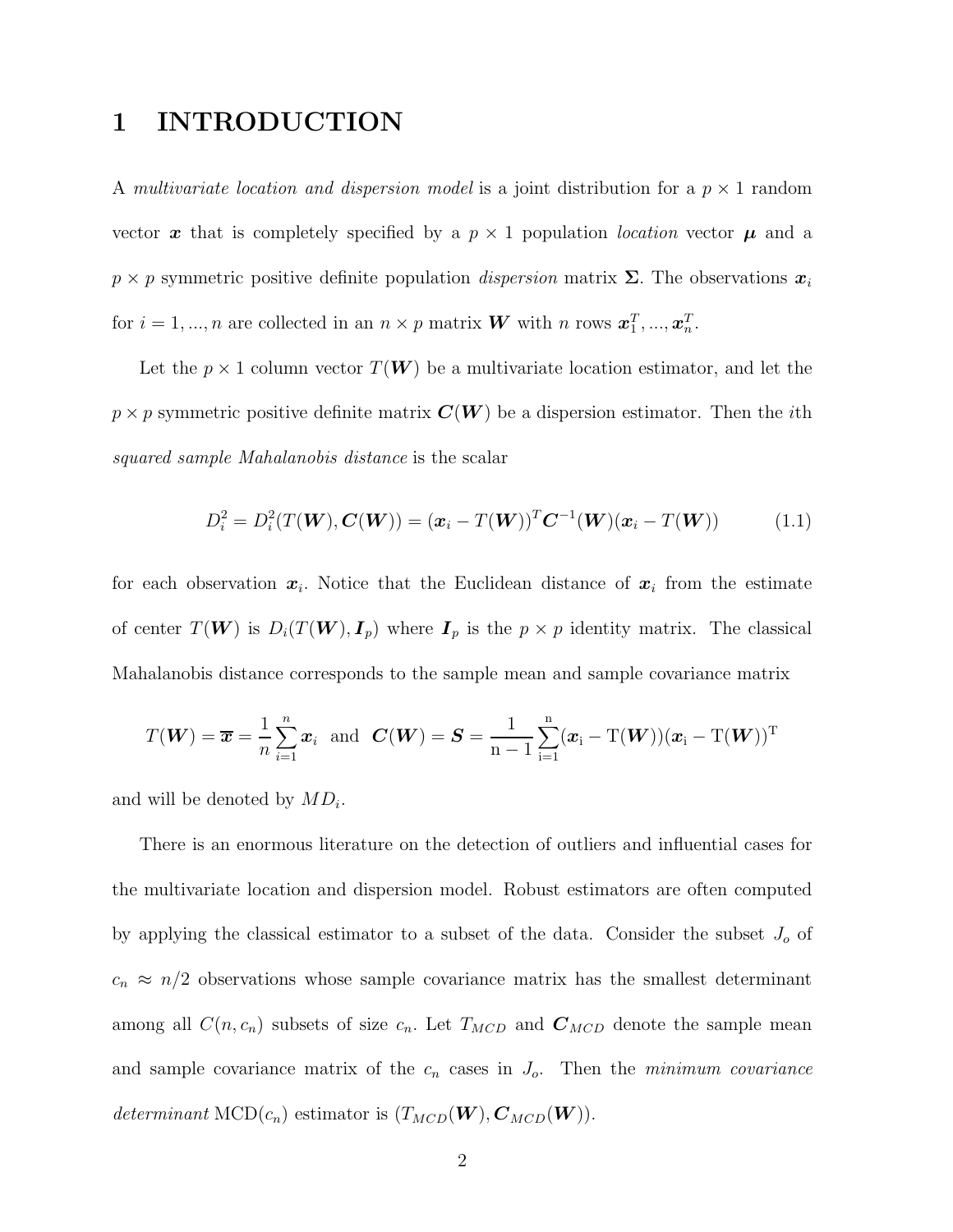This estimator is impractical to compute, so algorithm estimators are used instead. The "basic resampling" or "elemental set" algorithm for robust estimators uses K*<sup>n</sup>* "elemental starts" – randomly selected subsets of  $p + 1$  cases where p is the number of variables. The j<sup>th</sup> elemental fit is the classical estimator  $(T_j, C_j)$  computed from the j<sup>th</sup> elemental set. For each fit a criterion function that depends on all  $n$  cases is computed. Then the algorithm returns the elemental fit that optimizes the criterion. The efficiency and resistance properties of the basic resampling algorithm estimator turn out to depend strongly on the number of starts  $K_n$  used – see Hawkins and Olive (2002).

Another important algorithm technique is *concentration*. Starts are again used, but they are not necessarily elemental. Let  $(T_{0,j}, \mathcal{C}_{0,j})$  be the *j*th start and compute all n Mahalanobis distances  $D_i(T_{0,j}, \mathcal{C}_{0,j})$ . At the next iteration, the classical estimator  $(T_{1,j}, \mathcal{C}_{1,j})$  is computed from the  $c_n \approx n/2$  cases corresponding to the smallest distances. This iteration can be continued for k steps resulting in the sequence of estimators  $(T_{0,j}, \mathcal{C}_{0,j})$ ,  $(T_{1,j}, \mathcal{C}_{1,j})$ , ...,  $(T_{k,j}, \mathcal{C}_{k,j})$ . The result of the iteration  $(T_{k,j}, \mathcal{C}_{k,j})$  is called the *j*th attractor. Using  $k = 5$  concentration steps works well, and iterating until convergence is usually fast. In a concentration algorithm, the final estimator is the attractor that optimizes the criterion. The basic resampling algorithm is a special case with  $k = 0$ .

Concentration has been used by several authors. The DGK estimator (Devlin, Gnanadesikan, and Kettenring 1975, 1981) uses the classical estimator computed from all  $n$  cases as the only start, and results from Lopuhaä (1999) show that the DGK estimator is  $\sqrt{n}$ consistent. Gnanadesikan and Kettenring (1972, pp. 94–95) provide a similar algorithm. Rousseeuw and Van Driessen (1999, p. 214) prove that the concentration steps make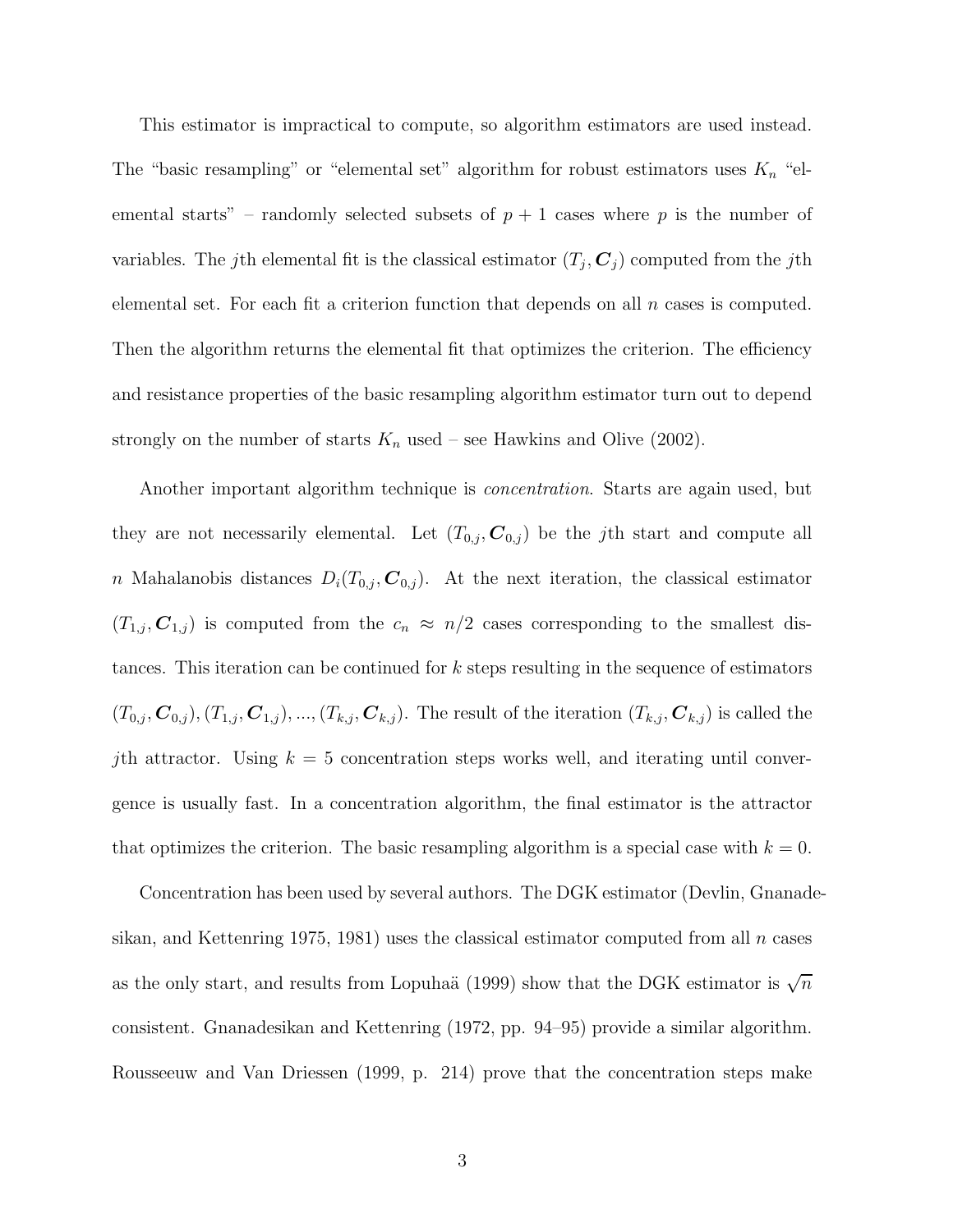the determinant  $|\mathbf{C}_{i+1,j}| \leq |\mathbf{C}_{i,j}|$  and provide the FMCD concentration algorithm, implemented by the Splus function cov.mcd, for the MCD estimator using  $K_n \equiv K = 500$ elemental starts. Hawkins and Olive (1999) provide a similar MCD algorithm while Hawkins and Olive (2002) suggest that the percentage  $\gamma_o$  of distant outliers that can be handled by cov.mcd is

$$
\gamma_o \approx \min(\frac{1}{2}, 1 - [1 - (0.2)^{1/K}]^{1/h}) 100\% \tag{1.2}
$$

if *n* is large,  $K = 500$  and  $h = p + 1$ .

In addition to concentration and randomly selecting elemental sets, two additional algorithm techniques will be examined in this paper. He and Wang (1996) suggest computing the classical estimator and a robust estimator. The final estimator is the classical estimator if both estimators are "close," otherwise the final estimator is the robust estimator. He (1991) proposed a similar technique for regression. The second technique was proposed by Gnanadesikan and Kettenring (1972, p. 90). They suggest using the dispersion matrix  $\mathbf{C} = [c_{i,j}]$  where  $c_{i,j}$  is a robust estimator of the covariance of  $X_i$  and X*j*. Computing the classical estimator on a subset of the data results in an estimator of this form. The identity

$$
c_{i,j} = \text{Cov}(X_i, X_j) = [\text{Var}(X_i + X_j) - \text{Var}(X_i - X_j)]/4
$$

where  $Var(X) = \sigma^2(X)$  suggests that a robust estimator of dispersion can be created by replacing the sample standard deviation  $\hat{\sigma}$  by a robust estimator of scale. Maronna and Zamar (2002) modify this idea to create a fairly fast high breakdown consistent estimator of multivariate location and dispersion.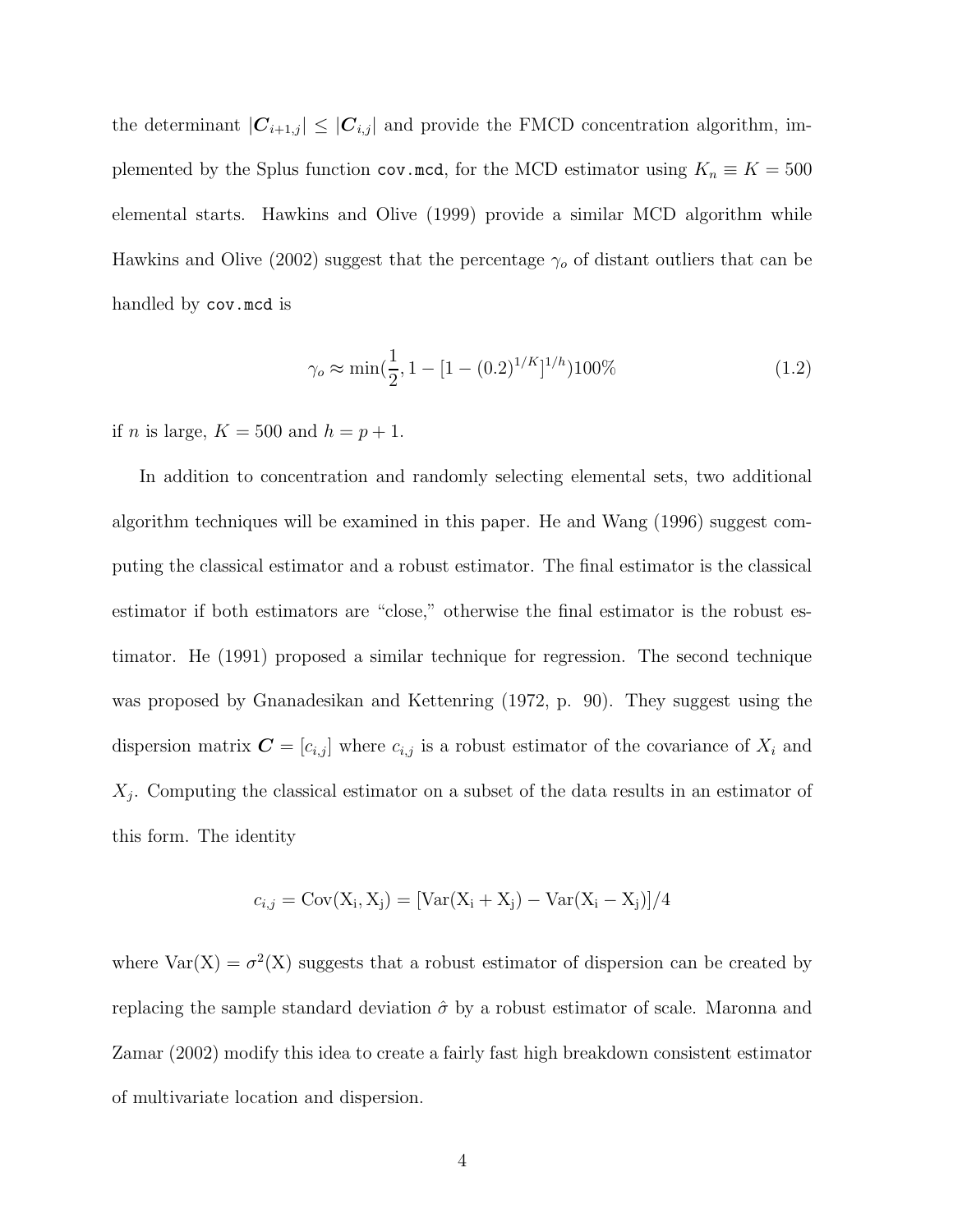Robust estimators tend to be judged by their Gaussian efficiency and breakdown value (see Zuo 2001 for references). The following notation will be useful. Let  $\boldsymbol{W}_d^n$  denote the data matrix where any  $d < n/2$  of the *n* cases have been replaced by arbitrarily bad contaminated cases. Then the contamination fraction is  $\gamma = d/n$ .

Consider a fixed data set  $W_d^n$ . A multivariate location estimator T basically "breaks" down" if the *d* outliers can make the median Euclidean distance MED( $\|\mathbf{w}_i - T(\mathbf{W}_d^n)\|$ ) arbitrarily large where  $w_i^T$  is the *i*<sup>th</sup> row of  $W_d^n$ . Thus a multivariate location estimator T will not break down if T can not be driven out of some ball of (possibly huge) radius R about the origin.

The estimator  $C$  breaks down if the smallest eigenvalue  $\lambda_p$  can be driven to zero or if the largest eigenvalue  $\lambda_1$  can be driven to  $\infty$ . From numerical linear algebra, it is known that the largest eigenvalue of a  $p \times p$  matrix *C* is bounded above by  $p \max |c_{i,j}|$  where  $c_{i,j}$  is the  $(i, j)$  entry of *C*. See Datta (1995, p. 403).

Assume that  $(T, \mathbf{C})$  is the classical estimator  $(\overline{x}, \mathbf{S})$  applied to some subset of  $c_n \approx n/2$ cases of the data. Denote these cases by  $z_1, ..., z_{c_n}$ . Then the  $(i, j)$  entry of *C* is

$$
c_{i,j} = \frac{1}{c_n - 1} \sum_{k=1}^{c_n} (z_{i,k} - \overline{z}_i)(z_{j,k} - \overline{z}_j).
$$

Hence the maximum eigenvalue  $\lambda_1$  can not get arbitrarily large if the  $z_i$  are all contained in some ball of radius R about the origin, e.g., if none of the c*<sup>n</sup>* cases is an outlier. If all of the  $||z_i||$  are bounded, then all of the  $\lambda_i$  are bounded, and  $\lambda_p$  can only be driven to zero if the determinant of *C* can be driven to zero. The determinant |*S*| of *S* is known as the generalized sample variance. Consider the hyperellipsoid

$$
\{ \boldsymbol{x} : (\boldsymbol{x} - T)^{T} \boldsymbol{C}^{-1} (\boldsymbol{x} - T) \leq D_{(c_n)}^2 \}
$$
\n(1.3)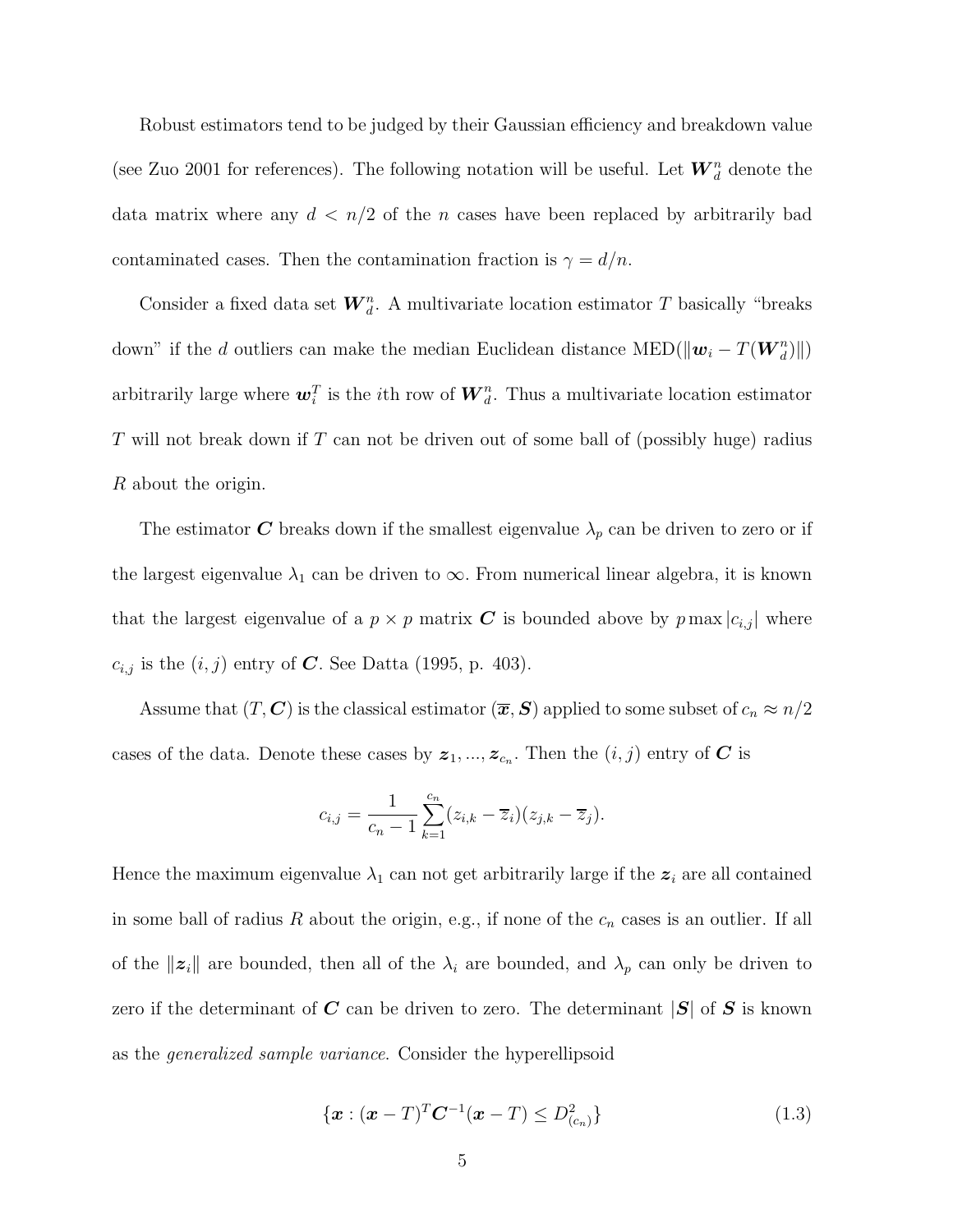where  $D^2_{(c_n)}$  is the  $c_n$ th smallest squared Mahalanobis distance based on  $(T, \mathbf{C})$ . This ellipsoid contains the  $c_n$  cases with the smallest  $D_i^2$ . The volume of this ellipsoid is proportional to the square root of the determinant  $|C|^{1/2}$ , and this volume will be positive unless extreme degeneracy is present among the  $c_n$  cases. See Johnson and Wichern (1988, pp. 103-104).

Section 2 uses ideas presented in this section to create a simple resistant estimator for multivariate location and dispersion.

## **2 The Median Ball Algorithm**

The simplest form of the *median ball algorithm* (MBA) estimator for multivariate location and dispersion uses two carefully chosen starts. Suppose that the data  $x_i$  are iid from an elliptically contoured (EC) distribution with finite second moments and parameters  $(\mu, \Sigma)$ . The first start  $(T_{0,1}, C_{0,1})$  is chosen so that the first attractor  $(T_{5,1}, C_{5,1})$  is a  $\sqrt{n}$ consistent estimator of  $(\mu, c\Sigma)$  where the constant  $c > 0$  depends on the EC distribution. The second start  $(T_{0,2}, \mathcal{C}_{0,2})$  is chosen so that the second attractor  $(T_{5,2}, \mathcal{C}_{5,2})$  is a high (50%) breakdown estimator. Let  $(T_A, \mathcal{C}_A) = (T_{5,i}, \mathcal{C}_{5,i})$  where  $i = 1$  if the determinant  $|\mathbf{C}_{5,1}| \leq |\mathbf{C}_{5,2}|$  and  $i = 2$ , otherwise. Then the MBA estimator  $(T_{MBA}, \mathbf{C}_{MBA})$  takes  $T_{MBA} = T_A$  and

$$
C_{MBA} = \frac{\text{MED}(D_i^2(T_A, C_A))}{\chi_{p,0.5}^2} C_A
$$
 (2.1)

where  $\chi_{p,0.5}^2$  is the 50th percentile of a chi-square distribution with p degrees of freedom. This scaling makes  $C_{MBA}$  a better estimate of  $\Sigma$  if the data is multivariate normal (MVN). See Olive (2002).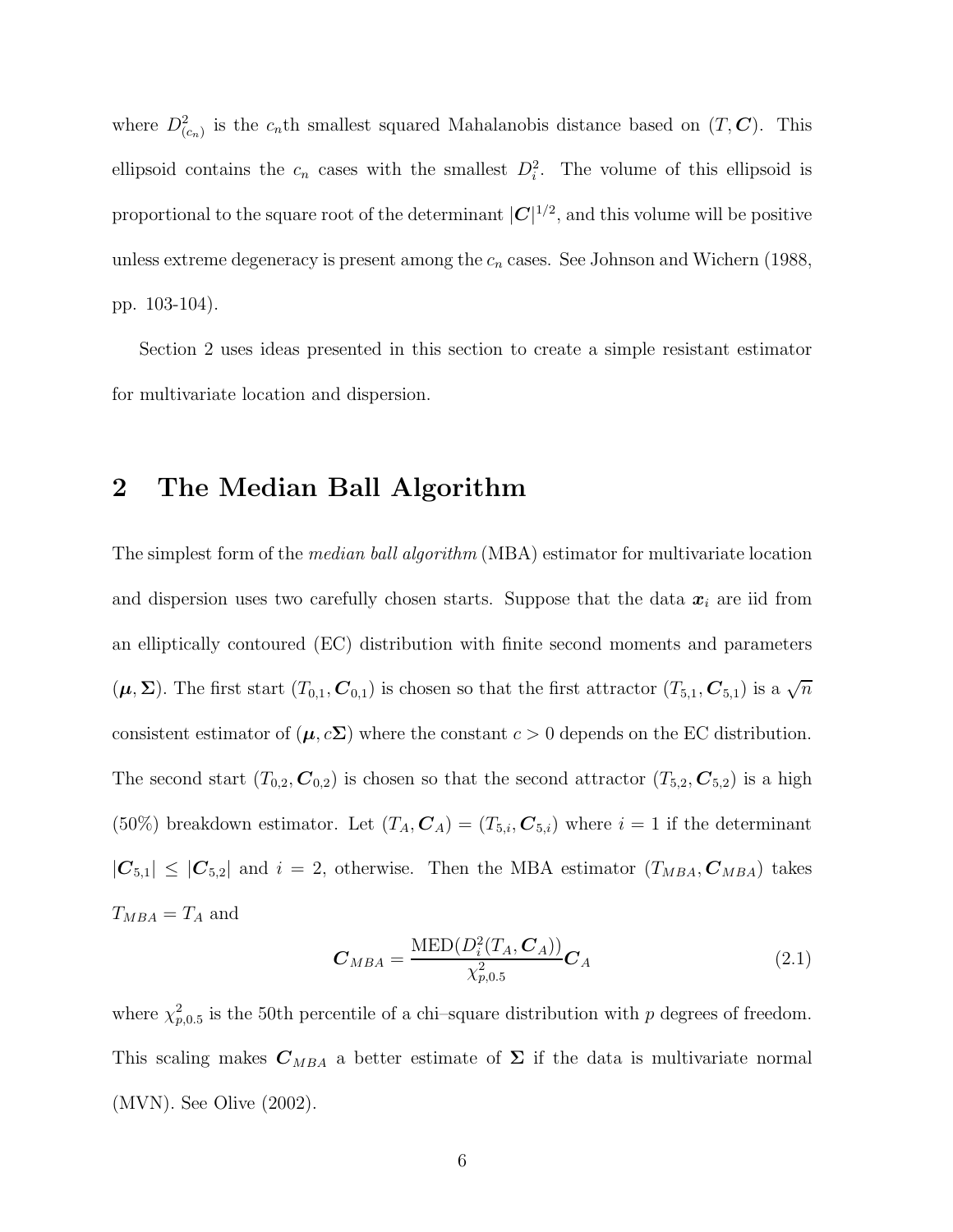A good choice for the first start is the classical estimator  $(T_{0,1}, \mathcal{C}_{0,1})=(\overline{x}, \mathcal{S})$ . After five concentration steps, the resulting attractor  $(T_{5,1}, \mathbb{C}_{5,1})$  is the DGK estimator. The DGK estimator is affine equivariant,  $\sqrt{n}$  consistent and very simple to compute.

The choice for the second start is motivated by the results on breakdown given in Section 1. Find the set of  $c_n \approx n/2$  cases  $x_i$  that are closest to the coordinatewise median  $\text{MED}(\boldsymbol{x})$  in Euclidean distance, and let the second start  $(T_{0,2}, \boldsymbol{C}_{0,2})$  be the classical sample mean and covariance of these cases. Arcones (1995) and Kim (2000) showed that  $T_{0,2}$  is a high breakdown,  $\sqrt{n}$  consistent estimator of multivariate location. Since only cases  $x_i$ such that  $\|\mathbf{x}_i - \text{MED}(\mathbf{x})\| \leq \text{MED}(\|\mathbf{x}_i - \text{MED}(\mathbf{x})\|)$  are used, the largest eigenvalue of  $C_{0,2}$  is bounded if fewer than half of the cases are outliers.

The geometric behavior of this start is simple. If the data  $x_i$  are MVN (or EC) then the highest density regions of the data are hyperellipsoids. The set of *x* closest to the coordinatewise median in Euclidean distance is a hypersphere. For EC data the highest density ellipsoid and hypersphere will have approximately the same center, and the hypersphere will be drawn towards the longest axis of the hyperellipsoid. Hence too much data will be trimmed in that direction. For example, if the data are MVN with  $\Sigma =$  $diag(1, 2, ..., p)$  then  $C_{0,2}$  may underestimate the largest variances and overestimate the smallest variances. Taking five concentration steps can greatly reduce the bias of  $C_{5,2}$  if the data is MVN, and the determinant  $|\mathbf{C}_{5,2}| < |\mathbf{C}_{0,2}|$  unless the attractor is equal to the start. The attractor  $(T_{5,2}, \mathbf{C}_{5,2})$  is not affine equivariant but is resistant to gross outliers in that they will initially be given weight zero if they are further than the median Euclidean distance from the coordinatewise median. Gnanadesikan and Kettenring (1972, p. 94) suggest an estimator similar to the attractor  $(T_{5,2}, \mathbf{C}_{5,2})$ .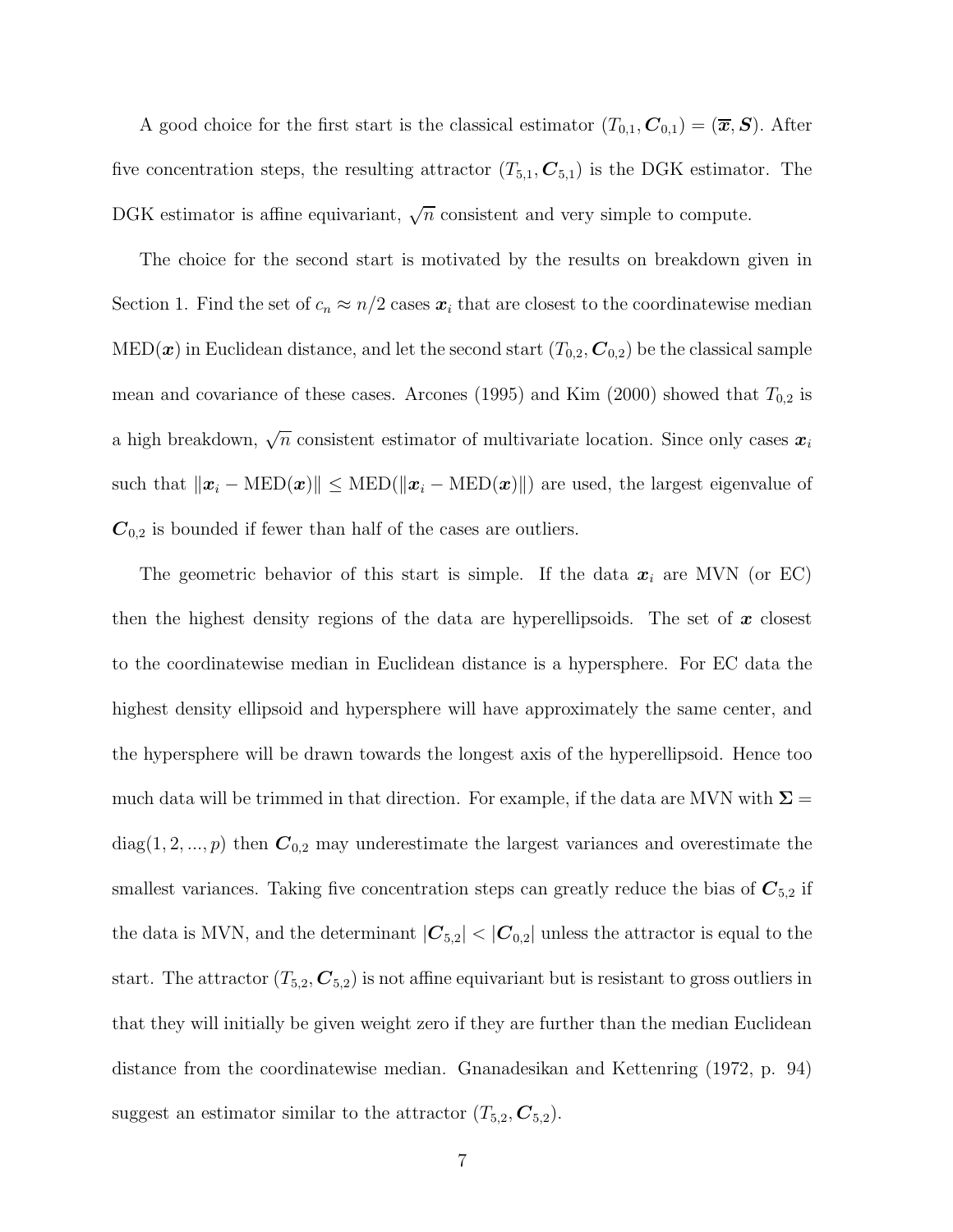The DD plot (Rousseeuw and Van Driessen 1999) is useful for detecting outliers. This plots MD*<sup>i</sup>* vs. RD*<sup>i</sup>* where the RD*<sup>i</sup>* are Mahalanobis distances based on a resistant estimator. The plotted points should cluster about the identity line if the data is MVN or if the resistant estimator fails so that the resistant estimator is nearly the same as the classical estimator. The resistant estimator will be useful if  $(T, C) \approx (\mu, c\Sigma)$  where  $c > 0$  since scaling by c affects the vertical labels of the  $RD<sub>i</sub>$  but not the shape of the DD plot.

Examining a special outlier configuration may be useful for comparing the FMCD and MBA concentration algorithms. Assume that the "clean" data is ellipsoidal and highly correlated about the major axis  $a_1$ . Suppose that there is a group of distant outliers in a direction  $a_0$  orthogonal to  $a_1$ , and that the subset of  $c_n$  cases with the smallest distances based on the start is not clean. Heuristically, if the sample mean of the  $c_n$  cases with the smallest distances is close enough to the clean cases, then after the concentration step the  $c_n$  cases will contain fewer outliers and more clean cases. After several steps the attractor may be clean. When the contamination proportion is high (roughly larger than the level given by Eq.  $(1.2)$ , every randomly chosen elemental set of  $p + 1$  cases will be contaminated with high probability. Hence the probability is high that the initial subset of c*<sup>n</sup>* cases from each FMCD start will contain more outliers than the second MBA start that uses the coordinatewise median. Thus the attractor from the second MBA start is more likely to be clean than the best attractor from the  $K = 500$  FMCD starts. Notice that the DGK estimator can have considerable resistance to a group of distant outliers that is placed on the major axis  $a_1$ .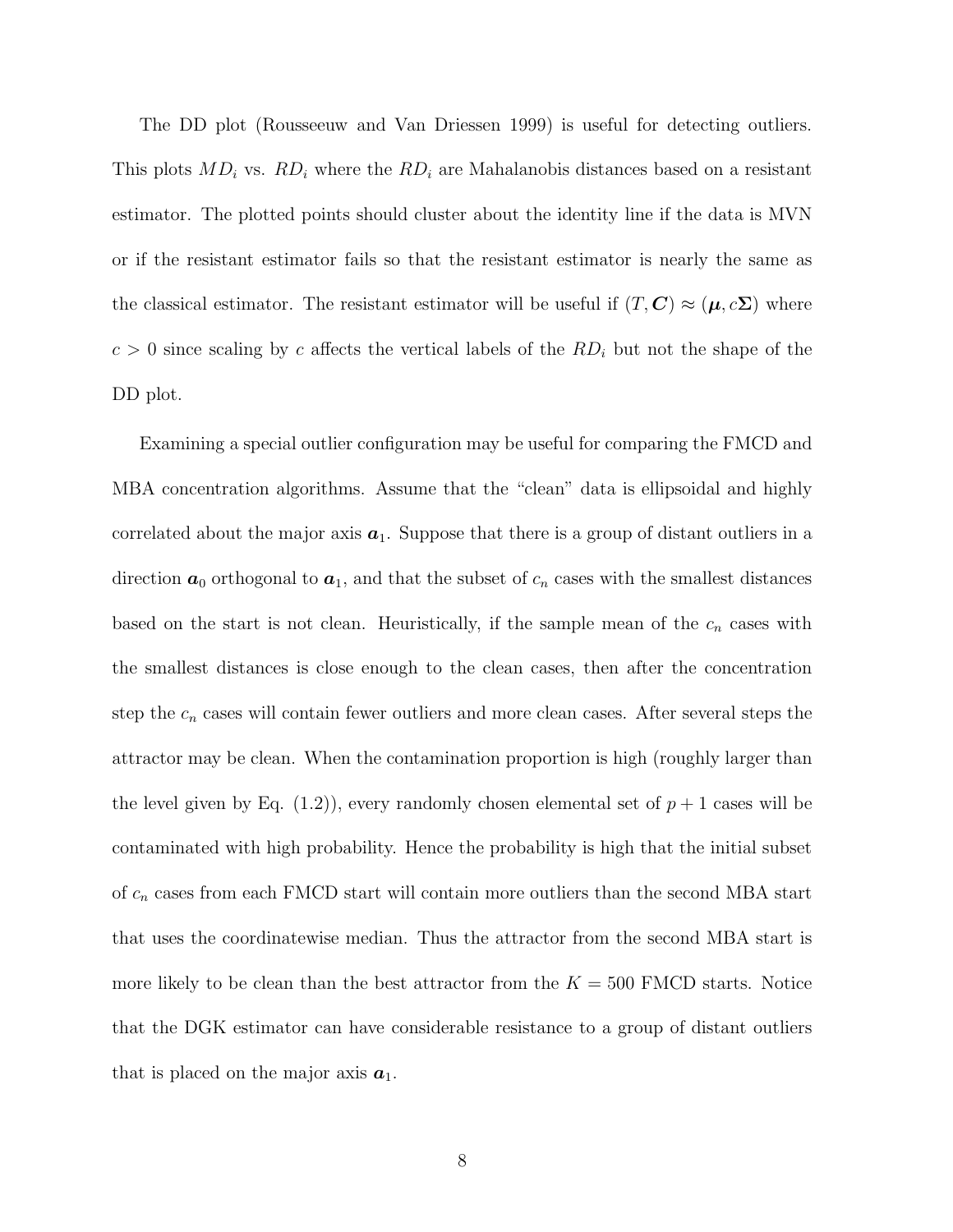Many high breakdown estimators of multivariate location and dispersion have been proposed. Estimators such as the projection, S and minimum volume ellipsoid estimators are difficult to compute and are typically approximated by a basic resampling estimator that uses  $K \leq 3000$  starts. Such algorithm estimators are inconsistent and have a breakdown value bounded above by  $K/n$ . See Hawkins and Olive (2002). Maronna and Zamar (2002) compare their OGK estimator with the FMCD estimator and concluded that they performed about equally well on several real data sets.

To compare  $(T_{MBA}, C_{MBA})$  and  $(T_{FMCD}, C_{FMCD})$ , we made the MBA and FMCD DD plots for 37 small data sets (several are available from the author's website). On most of the data sets the MBA and FMCD distances were highly correlated but for the "modified wood data" (Rousseeuw and Leroy, 1987) and the "nasty data", contributed by Douglas M. Hawkins, the outliers could be detected from the FMCD DD plot but not from the MBA DD plot. The FMCD covariance estimator was more likely to be singular than the MBA estimator when some of the variables were categorical. For such data sets, the robust estimators should be examined on the full data set and with the categorical variables omitted. The DD plot of the MBA distances vs. the FMCD distances was often V-shaped if one or more of the predictors needed to be transformed in order to make the joint distribution of the predictors approximately elliptically contoured.

A small simulation study was also used to illustrate properties of concentration estimators. We computed the FMCD estimator with the Splus function cov.mcd which allows up to 50 predictors. Initially the data sets had no outliers, and all 100 cases were MVN with zero mean vector and  $\Sigma = diag(1,2, ..., p)$ . We generated 500 runs of this data with  $p = 4$ . The averaged diagonal elements of  $C_{MBA}$  were 1.202, 2.260, 3.237 and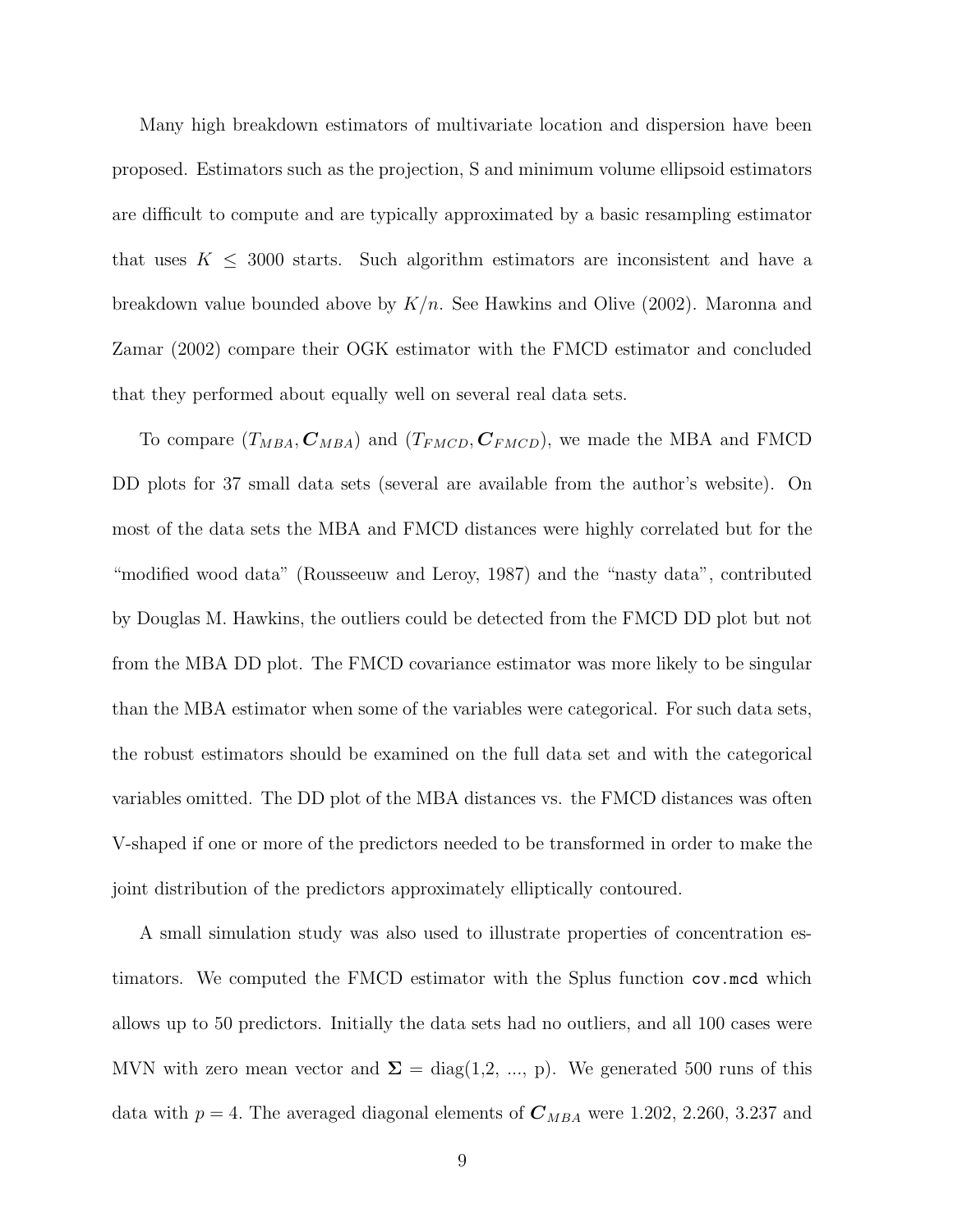4.204. (In the simulations, the scale factor in Eq. (2.1) appeared to be slightly too large for small n but slowly converged to the correct factor as n increased.) The averaged diagonal elements of  $C_{FMCD}$  were 0.838, 1.697, 2.531, and 3.373. The approximation  $1.2C_{FMCD} \approx \Sigma$  was good. For both matrices, all off diagonal elements had average values less than 0.034 in magnitude.

Next data sets with  $\gamma = 40\%$  outliers were generated. The last 60 cases were MVN with zero mean vector and  $\Sigma = diag(1,2, ..., p)$ . The first 40 cases were MVN with the same  $\Sigma$ , but the  $p \times 1$  mean vector  $\boldsymbol{\mu} = (10, 10\sqrt{2}, ..., 10\sqrt{p})^T$ . We generated 500 runs of this data using  $p = 4$ . Shown below are the averages of the estimators  $C_{MBA}$  and  $C_{FMCD}$ . Notice that  $C_{FMCD}$  performed extremely well while the  $C_{MBA}$  entries were over inflated by a factor of about 2 since the outliers inflate the scale factor  $\text{MED}(D_i^2(T_A, \mathcal{C}_A))/\chi^2_{p,0.5}$ . Although the MBA estimator is biased, the outliers in the MBA DD plot will have large  $RD_i$  since  $C_{MBA} \approx 2C_{FMCD} \approx 2\Sigma$ .

| <b>MBA</b>                         | <b>FMCD</b>                      |
|------------------------------------|----------------------------------|
| $2.120 -0.031 -0.069$<br>0.004     | $0.980$ $0.002$ $-0.004$ $0.011$ |
| $-0.031$ 4.144 $-0.111$ $-0.146$   | $0.002$ 1.977 $-0.008$ $-0.014$  |
| $-0.069$ $-0.111$ $6.211$ $-0.419$ | $-0.004$ $-0.008$ 2.991 0.013    |
| $-0.138$ $0.008$ $-0.419$ 7.933    | $0.011$ $-0.014$ $0.013$ $3.862$ |

When  $p$  is increased to 8, the cov.mcd estimator was usually not useful for detecting the outliers for this type of contamination. Figure 1 shows that now the FMCD RD*<sup>i</sup>* are highly correlated with the MD*i*. The DD plot based on the MBA estimator detects the outliers. See Figure 2.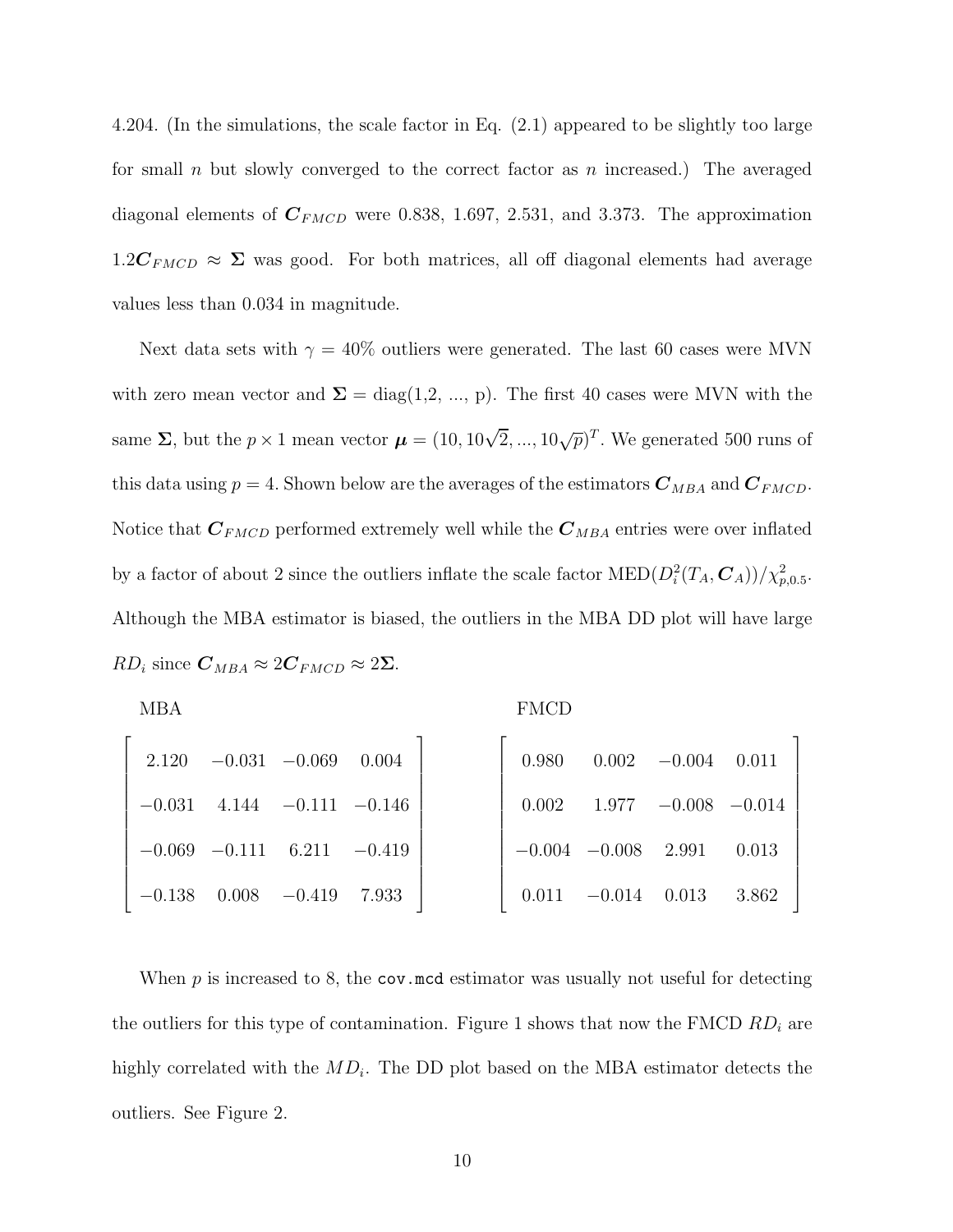We also compared the two estimators by simulating the outlier data for various values of p, n and  $\gamma$ . For each configuration, twenty data sets were generated. The criterion was the number of the runs where the minimum distance from the outliers was greater than the maximum distance from the non-outliers. When this is the case, the outliers can be separated from non-outliers in the DD plot with a horizontal line. As a benchmark, a count of 17 or higher suggests that the estimator could usually handle the outlier configuration. Table 1 displays the results. Notice that the count provides an approximate lower bound on the number of runs where the best attractor was clean and that whenever the MBA count was less than twenty, the FMCD count was equal to zero. Table 1 also suggests that Eq. (1.2) does give a rough measure of the proportion of distant outliers that the FMCD algorithm can handle. For  $n = 500$ , Eq. (1.2) overestimates the proportion slightly for small p and underestimates the proportion slightly for larger  $p$ .

The comparison of the two estimators on real and simulated data suggests that for some outlier configurations the MBA estimator is inferior to the FMCD estimator while for other configurations the MBA estimator is superior. The discussion papers by Rocke and Woodruff (2001) and by Hubert (2001) stress the fact that no one estimator can dominate all others for every outlier configuration. These papers and Wisnowski, Simpson, and Montgomery (2002) give outlier configurations that can cause problems for the FMCD estimator. The MBA estimator is most vulnerable to outliers that lie inside the hypersphere based on the median Euclidean distance from the coordinatewise median.

Now we give some rules of thumb for using the ideas presented in this paper to analyze multivariate data. First, make a scatterplot matrix of the predictors if  $p$  is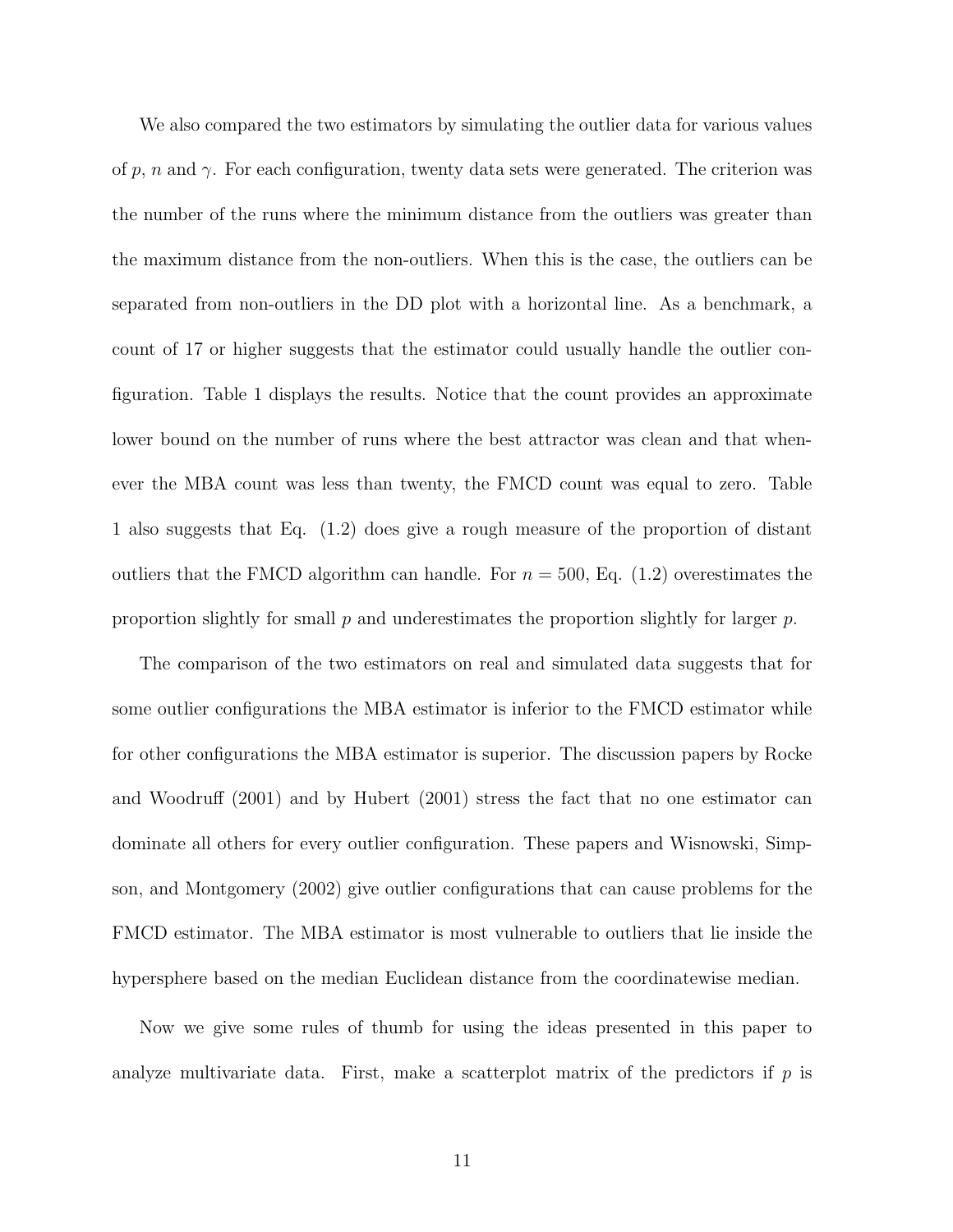small. Transformations may be needed if strong nonlinearities or outliers are present in the marginal plots. Next, make a scatterplot matrix of the Mahalanobis distances from several estimators including the FMCD, MBA and classical estimators. Since robust estimators will often fail if there are three or more groups of data, a cluster analysis may be needed. Suppose that a group of unexplained outliers is detected (e.g. the outliers are not recording errors and are not impossible values). Run the classical analysis on the full data set, the classical analysis with the outliers deleted, and a weighted analysis with the outliers given weight zero. Perform the usual checks on the classical analysis with the outliers deleted to show that the classical analysis is appropriate for the bulk of the data. A DD plot from the weighted analysis may be useful for showing the proportion and severity of the outliers in the data.

The ideas in this paper can also be used to improve existing algorithms. Adding the classical estimator as a start to the FMCD estimator should greatly stabilize the estimator on clean data with a cost of about a 1% increase in computing time. The Maronna and Zamar (2002) OGK estimator can probably be improved with concentration. A simple modification for the MBA estimator would be to add additional starts. For example, let  $T_{0,3}$  be the coordinatewise median and let  $C_{0,3} = \text{diag}(k(MAD(X_1))^2, ..., k(MAD(X_p))^2)$ where  $\text{MAD}(X_i)$  is the median absolute deviation of the *i*th variable  $X_i$  and  $k = 1$  or  $k = (1.483)^2$ . Instead of hyperspheres, this start generates hyperellipsoids with axes parallel to the coordinate axes. It may be useful to separate starts that result in affine equivariant attractors from starts that do not. For example, the MBA estimator is permutation invariant but not affine equivariant. Wang and Raftery (2002) discuss the merits of affine and non-affine equivariant estimators.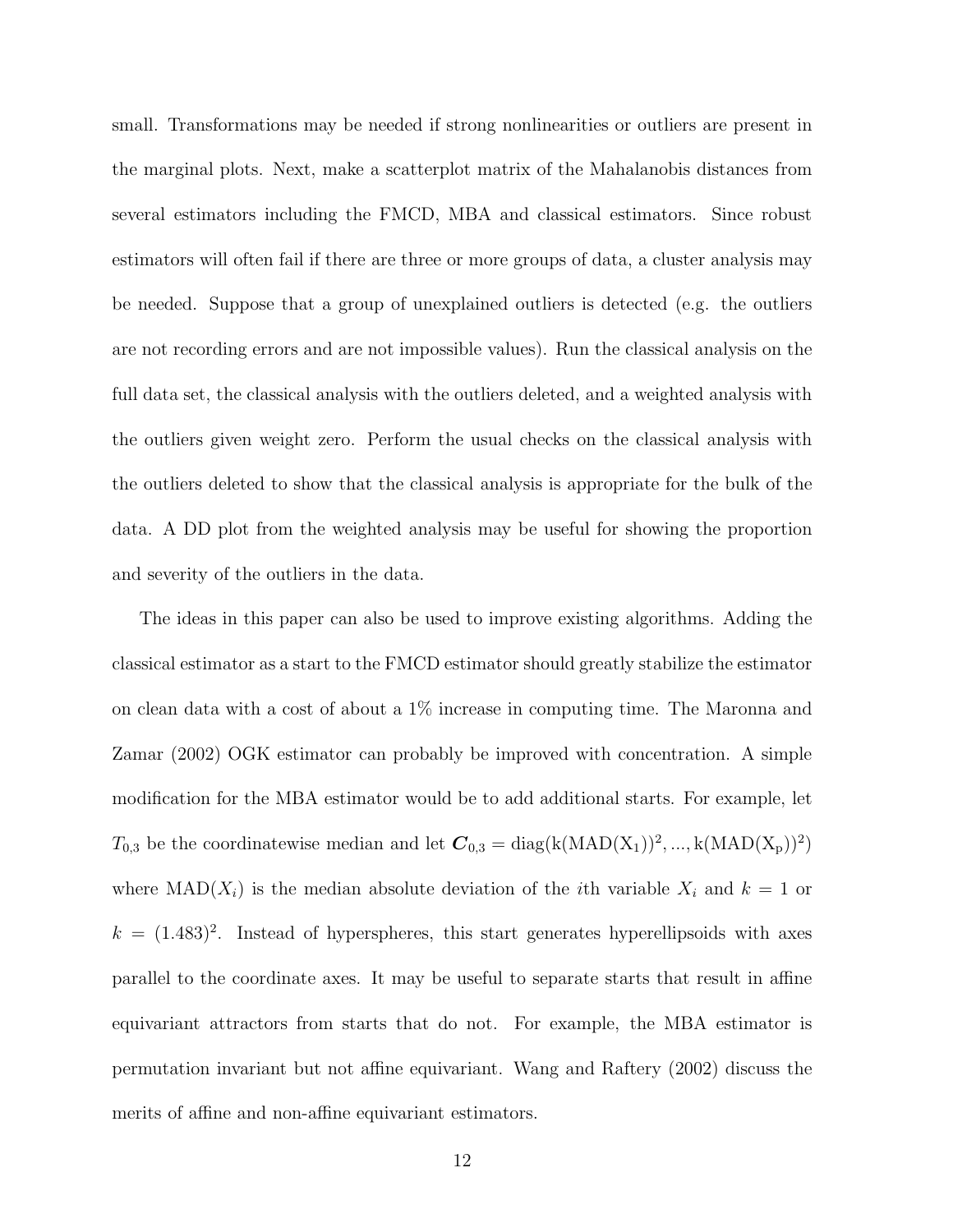Finally, suppose that the researcher desires to plug in a robust estimator for the classical estimator. A good choice would be to create an adaptive estimator using the He and Wang (1996) cross–checking technique. First cross–check the MBA estimator and the classical estimator. Then cross–check the result with the FMCD estimator. Finally, cross–check the result with another good estimator such as the OGK estimator. The resulting estimator may have good resistance properties and may be asymptotically equivalent to the classical estimator when the data follows a multivariate normal distribution. Again, make a scatterplot matrix of the distances from the component estimators to recover information that might be lost by only using the final estimator.

The author's website (http://www.math.siu.edu/olive) contains several interesting data sets as well as a file rpack.txt that contains several Splus functions. The function covmba produces the MBA estimator, and the function ddcomp produces the MBA and FMCD DD plots. The function concmv illustrates that the initial median ball sphere may contain a large proportion of outliers while the attractor is clean when  $p = 2$ . The  $c_n$ cases with the smallest distances are highlighted at each concentration step. The outliers are placed on the borderline of the MBA screen so that the MBA estimator wins the "tug–of–war" in about nine out of ten runs.

## **3 References**

Arcones, M.A., 1995. Asymptotic normality of multivariate trimmed means. Statist. Probab. Lett. 25, 43-53.

Datta, B.N., 1995. Numerical Linear Algebra and Applications. Brooks/Cole, Pacific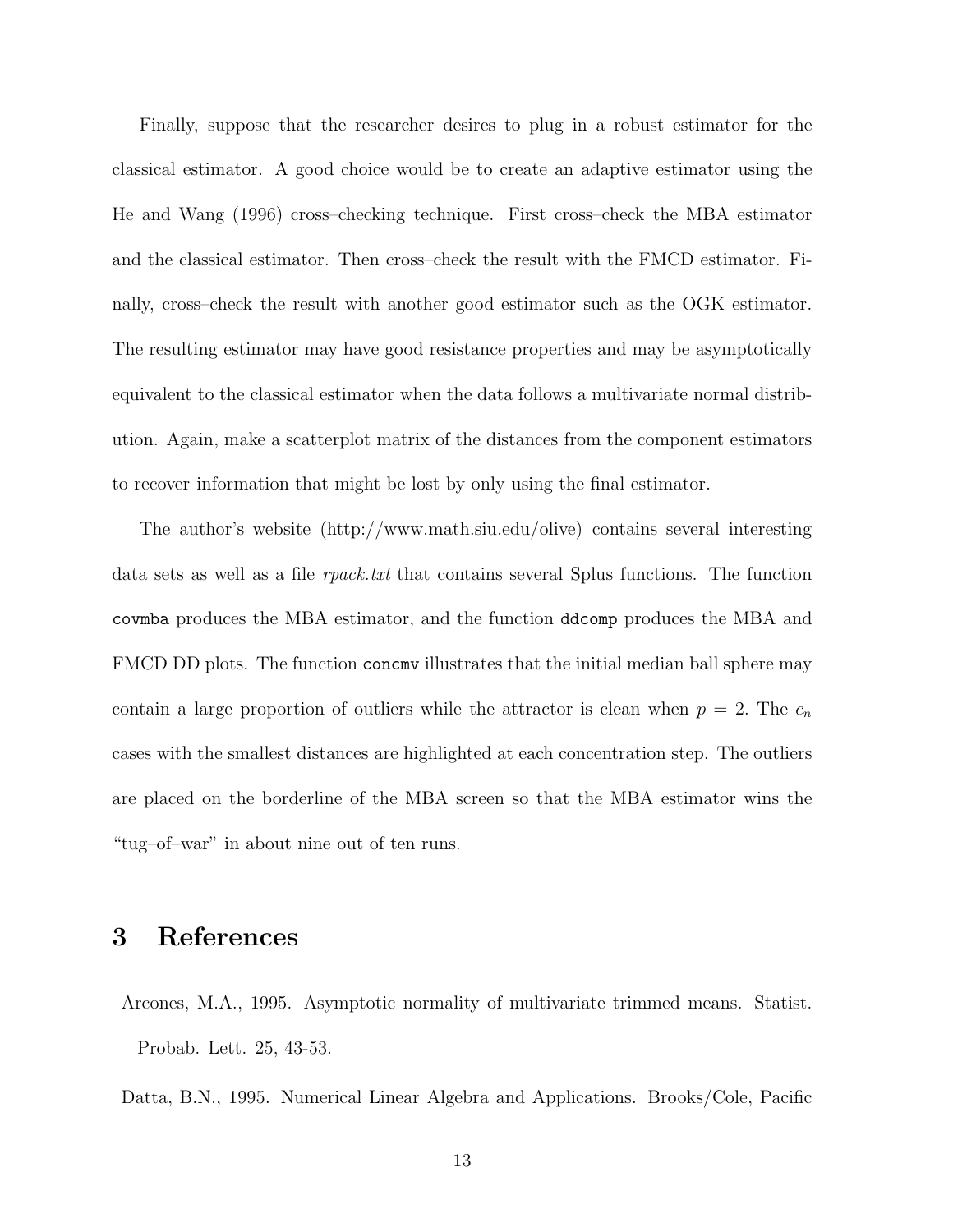Grove, CA.

- Devlin, S.J., Gnanadesikan, R., Kettenring, J.R., 1975. Robust estimation and outlier detection with correlation coefficients. Biometrika. 62, 531-545.
- Devlin, S.J., Gnanadesikan, R., Kettenring, J.R., 1981. Robust estimation of dispersion matrices and principal components. J. Amer. Statist. Assoc. 76, 354-362.
- Gnanadesikan, R., Kettenring, J.R., 1972. Robust estimates, residuals, and outlier detection with multiresponse data. Biometrics. 28, 81-124.
- Hawkins, D.M., Olive, D.J., 1999. Improved feasible solution algorithms for high breakdown estimation. Comput. Statist. Data Anal. 30, 1-11.
- Hawkins, D.M., Olive, D.J., 2002. Inconsistency of resampling algorithms for high breakdown regression estimators and a new algorithm. J. Amer. Statist. Assoc. 97, 136-159.
- He, X., 1991. A local breakdown property of robust tests in linear regression. J. Multiv. Anal. 38, 294-305.
- He, X., Wang, G., 1996. Cross-checking using the minimum volume ellipsoid estimator. Statist. Sinica. 6, 367-374.
- Hubert, M., 2001, Discussion of 'Multivariate outlier detection and robust covariance matrix estimation' by D. Peña and F.J. Prieto. Technom. 43, 303-306.
- Johnson, R.A., Wichern, D.W., 1988. Applied Multivariate Statistical Analysis. 2nd ed. Prentice Hall, Englewood Cliffs, NJ.
- Kim, J., 2000. Rate of convergence of depth contours: with application to a multivariate metrically trimmed mean. Statist. Probab. Lett. 49, 393-400.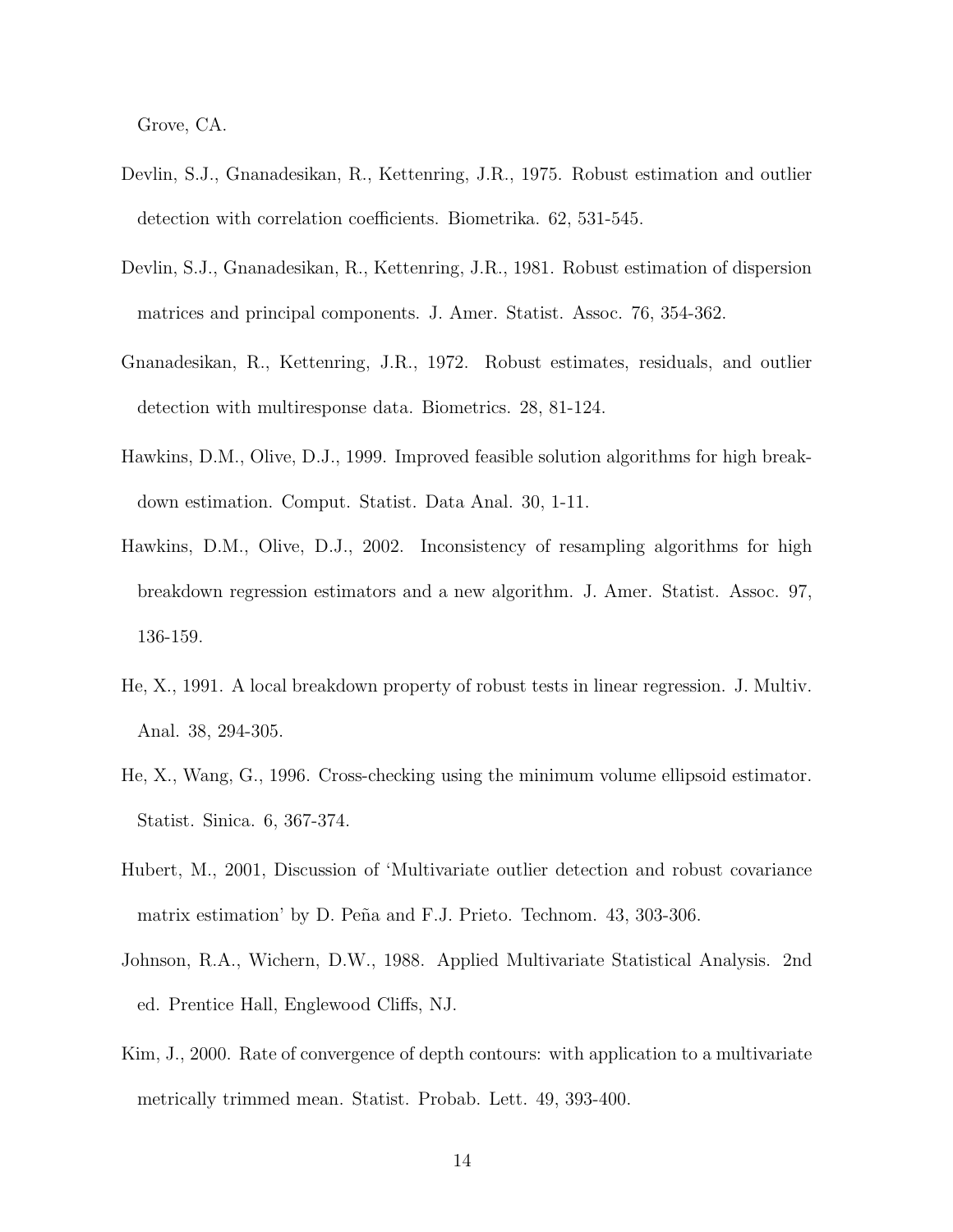- Lopuhaä, H.P., 1999. Asymptotics of reweighted estimators of multivariate location and scatter. Annals Statist. 27, 1638-1665.
- Maronna, R.A., Zamar, R.H., 2002. Robust estimates of location and dispersion for high-dimensional datasets. Technom. 44, 307-317.
- Olive, D.J., 2002. Applications of robust distances for regression. Technom. 44, 64-71.
- Rocke, D.M., Woodruff, D.L., 2001. Discussion of 'Multivariate outlier detection and robust covariance matrix estimation' by D. Peña and F.J. Prieto. Technom. 43, 300-303.
- Rousseeuw, P.J., Leroy, A.M., 1987. Robust Regression and Outlier Detection. John Wiley and Sons, Inc., NY.
- Rousseeuw, P.J., Van Driessen, K., 1999. A fast algorithm for the minimum covariance determinant estimator. Technom. 41, 212-223.
- Wang, N., Raftery, A.E., 2002. Nearest-neighbor variance estimation (NNVE): robust covariance estimation via nearest-neighbor cleaning. J. Amer. Statist. Assoc. 97, 994-1019.
- Wisnowski J.W., Simpson J.R., Montgomery D.C., 2002. A performance study for multivariate location and shape estimators. Quality Reliability Engineering Internat. 18, 117-129.
- Zuo, Y., 2001. Some quantitative relationships between two types of finite sample breakdown point. Statist. Probab. Lett. 51, 369-375.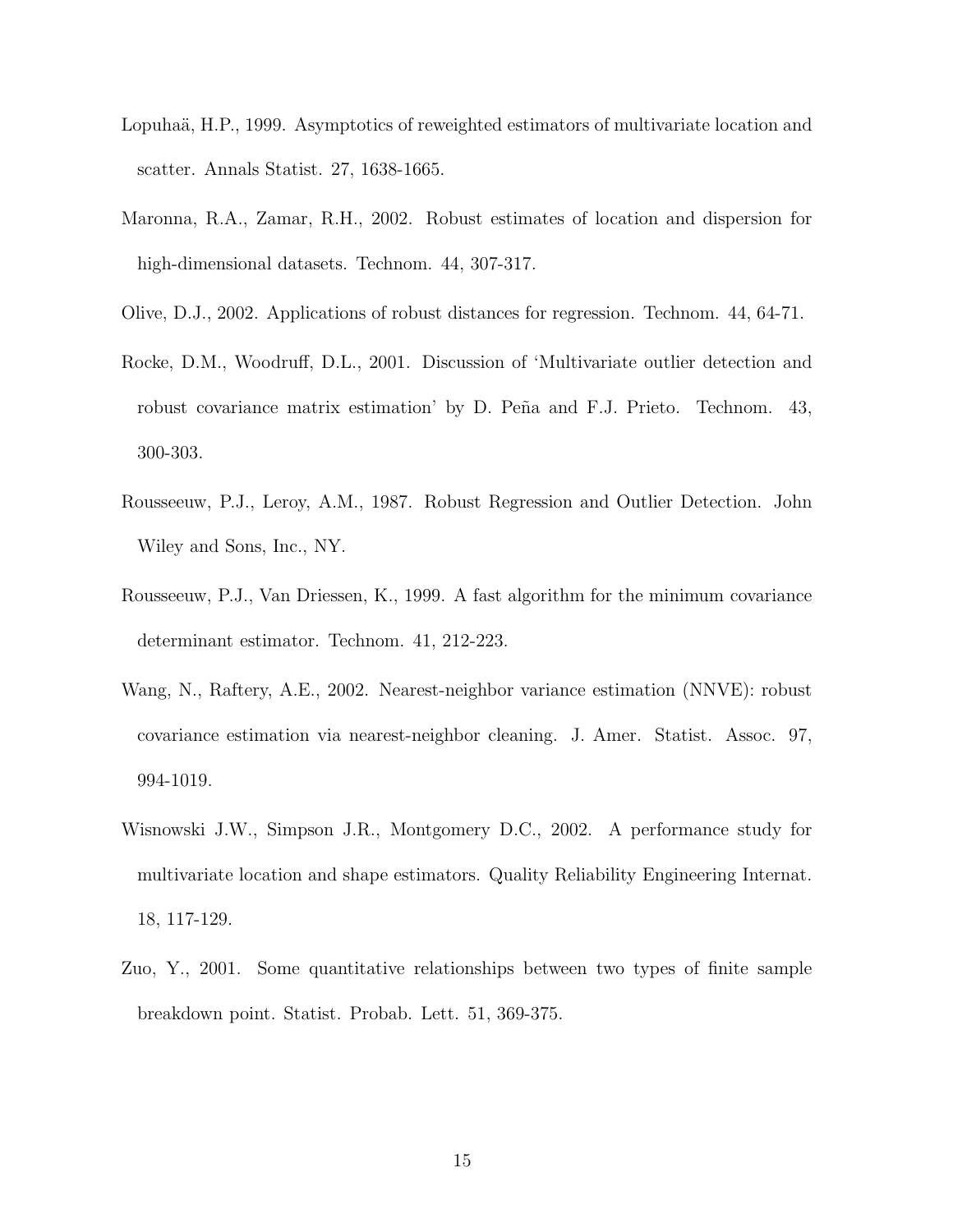

Figure 1: The FMCD Estimator Failed



Figure 2: The Outliers are Large in the MBA DD Plot